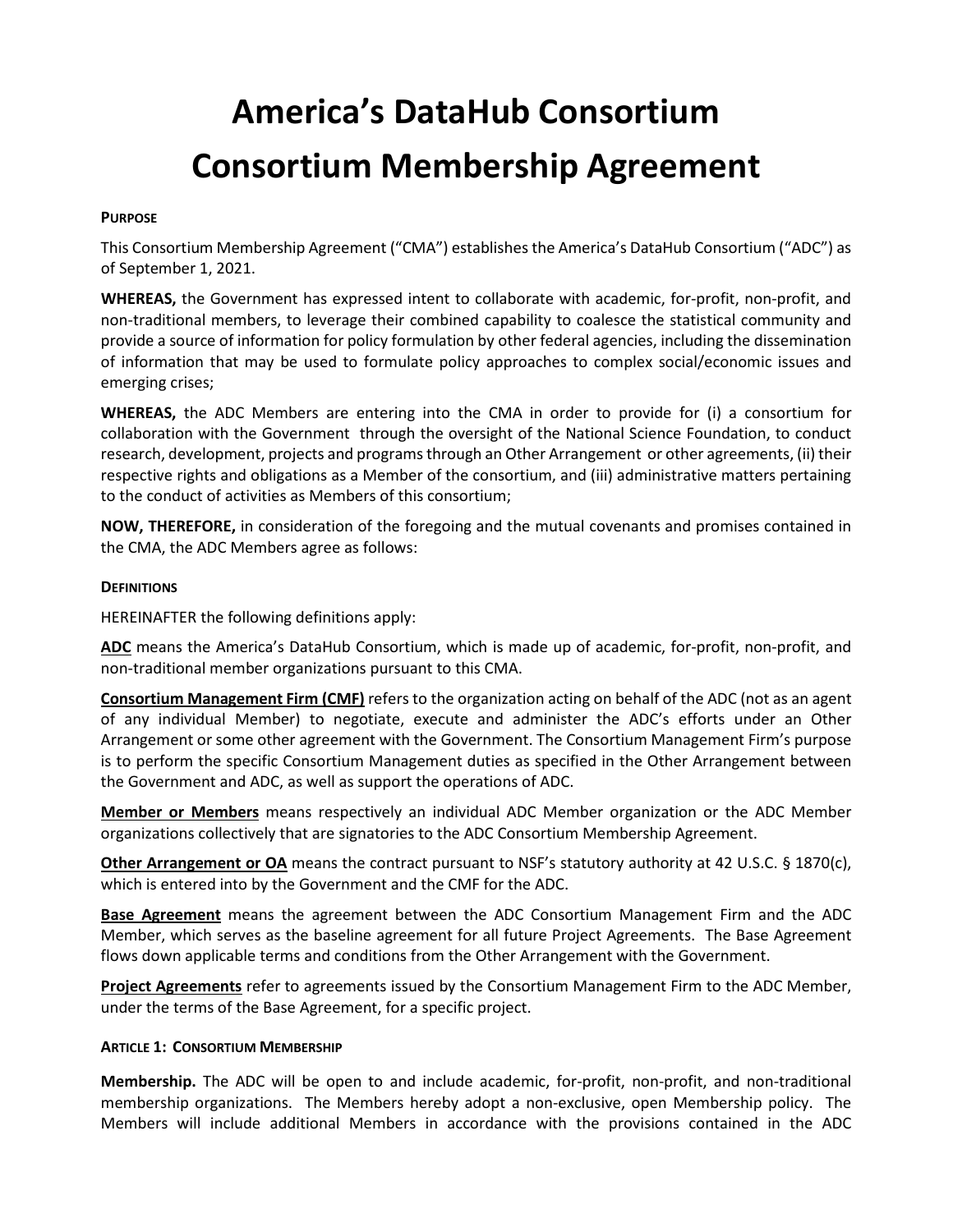# *ADC Consortium Membership Agreement*

Consortium Membership Agreement. Any Members, regardless of when they join the ADC, shall enjoy the same rights and incur the same obligations as any other Member hereunder. Membership in the ADC will become effective upon approval of the Membership application.

**Membership Dues.** ADC Members will pay non-refundable annual dues every October 1<sup>st</sup> in the amount \$500. The purpose of dues is to offset expenses of the Consortium. New Members will pay pro-rated dues payable upon initial acceptance of Membership and then annual dues thereafter. The pro-rated dues structure, based upon the date of initial  $\sqrt{\rho}$   $\sqrt{\sigma}$  at  $\frac{1}{2}$  at  $\frac{1}{2}$  and  $\frac{1}{2}$  as follows: a) October through March b) April through September - \$250 Repenses of the Consortium. New **Oct 2021 – Sep 2022**

**Obligations to be a Member in Good Standing**. ADC Members must be current (no greater than 60 days past due) on Membership dues in order to be considered in good standing. Only Members in good standing will be permitted to participate in any ADC event or respond to solicitations for project awards.

**Membership Obligations.** The Parties agree that Membership has the following obligations:

a) Be a U.S. firm or institution organized or existing under the laws of the United States, its territories, or possessions. For the purposes of this CMA, any foreign firm or institution shall not be granted Membership.

b) Not be barred or suspended from contracting with or receiving funds from the United States Government;

c) Clearly demonstrate in their Membership application that they are capable of making a technical contribution in the following objective areas:

- Developing new ways of acquiring, cleaning, and standardizing data; combining multiple data sets; and linking data from various government and private sources to yield valuable insights into critical issues.
- Designing, building, and supporting cutting-edge data infrastructure that will increase our abilities to process and analyze data in real time, store data securely, and expand research access.
- Building even stronger data security capabilities to further increase privacy protections and public trust.

d) Contribute their respective talents and resources to the ADC for activities such as periodic meeting attendance, committee and subcommittee participation, and other activities as may be appropriate;

e) If required maintain an active NCSES Restricted Use Data License with National Center for Science and Engineering Statistics (NCSES) of the NSF in accordance with [https://www.nsf.gov/statistics/license/;](https://www.nsf.gov/statistics/license/)

f) Not transfer Membership to any third party;

g) Comply with all applicable export control laws and regulations of the United States, including the Arms Export Control Act ("AECA"), the International Traffic in Arms Regulations ("ITAR"), the Export Administration Regulations ("EAR"), and other U.S. government directives related to export control.

h) Comply with all applicable U.S. antitrust laws.

i) Provide all cost and technical data as required in any ADC solicitation to which it responds;

j) Abide by the terms of this CMA and the Base Agreement.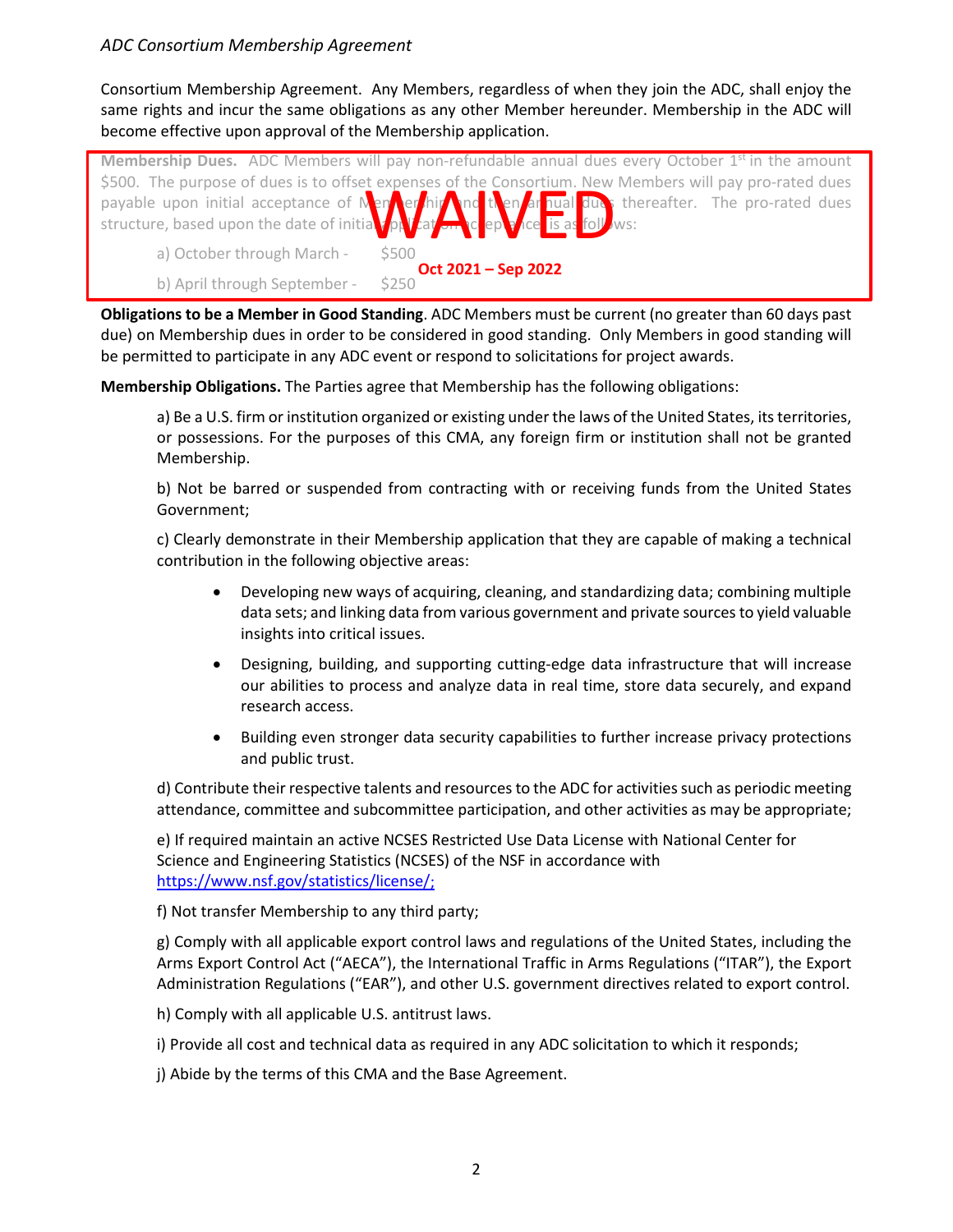# *ADC Consortium Membership Agreement*

#### **ARTICLE 2: CONSORTIUM STRUCTURE**

**Technical Advisory Committee.** The Technical Advisory Committee (TAC) shall consist of elected Consortium Members . It is anticipated the TAC with the CMF will have periodic engagements with Government stakeholders. The ADC will populate the consortium members of the TAC based on nominations from the Membership, and the CMF will be a permanent member of the TAC. The TAC shall be comprised of two (2) Members organizations classified as large businesses or non-profit, three (3) Member organizations classified as small businesses, and one (1) Member organization classified as academia, and each member shall serve a three year term. Any person serving on the TAC may be relieved of his/her position at any time for cause or for no cause by a two-thirds (2/3) vote of the ADC TAC members.

**Election of the TAC Members.** Elections to replace the TAC representatives whose terms are expiring, or if a position becomes vacant, will be conducted electronically. The CMF shall preside over elections. The CMF will solicit nominations for the TAC representatives sixty (60) days prior to each election cycle, citing incumbent TAC representatives whose terms are expiring and any special organizational requirements for nominees. Incumbent TAC representatives may be nominated and re-elected to successive terms, provided the organizational status of the organization they represent remains unchanged. Any Member may nominate an individual to the TAC. All nominees must be employed by a "Member in Good Standing" organization as defined in this CMA. The CMF will review all nominee applications to determine if the nominees meet nomination requirements. If during their term, a TAC representative is no longer willing or able to serve on the TAC, or if an TAC representative's organization withdraws from the Consortium the vacated position will remain unfilled until the next general election cycle. Upon completion of the election process, the new TAC representative will serve for the remainder of the term for the vacancy they are filling.

**Voting Procedure.** The voting shall be by electronic ballot, by one authorized representative from each "Member in Good Standing." Tabulation of ballots will be conducted by the CMF immediately following the close of balloting. The nominees in each category with the highest number of votes shall be elected to serve on the TAC. The period for conducting elections should not exceed 30 days.

**Consortium Management Firm.** Advanced Technology International is the Consortium Management Firm that will administer the affairs of the ADC. The Consortium Management Firm shall:

- Act as the point of contact for the ADC;
- Be responsible for the daily management of the ADC in support of both the CMA and the OA;
- Provide a Program Director to oversee the operations of the ADC and be the point of contact to the Members and the Government, or their respective designees;
- Use best efforts to guard against the disclosure of competitively sensitive information and institute antitrust compliance policies and procedures for the ADC;
- Take appropriate steps to avoid organizational conflicts of interest among the Members and to mitigate such conflicts if they cannot be avoided;
- File with the U.S. Attorney General and the Federal Trade Commission changes in Membership in accordance with the provisions of the National Cooperative Research Act of 1993 within 90 days of approval of the CMA;
- Manage the finances of the ADC to include invoicing, collecting, and tracking Membership dues from Member organizations;
- Host periodic collaborative, membership meetings.

#### **ARTICLE 3: TERM**

Membership is renewed annually upon payment of non-refundable dues. Members may terminate Membership at any time by written notice to ADC; and in its sole discretion, ADC may terminate a Member's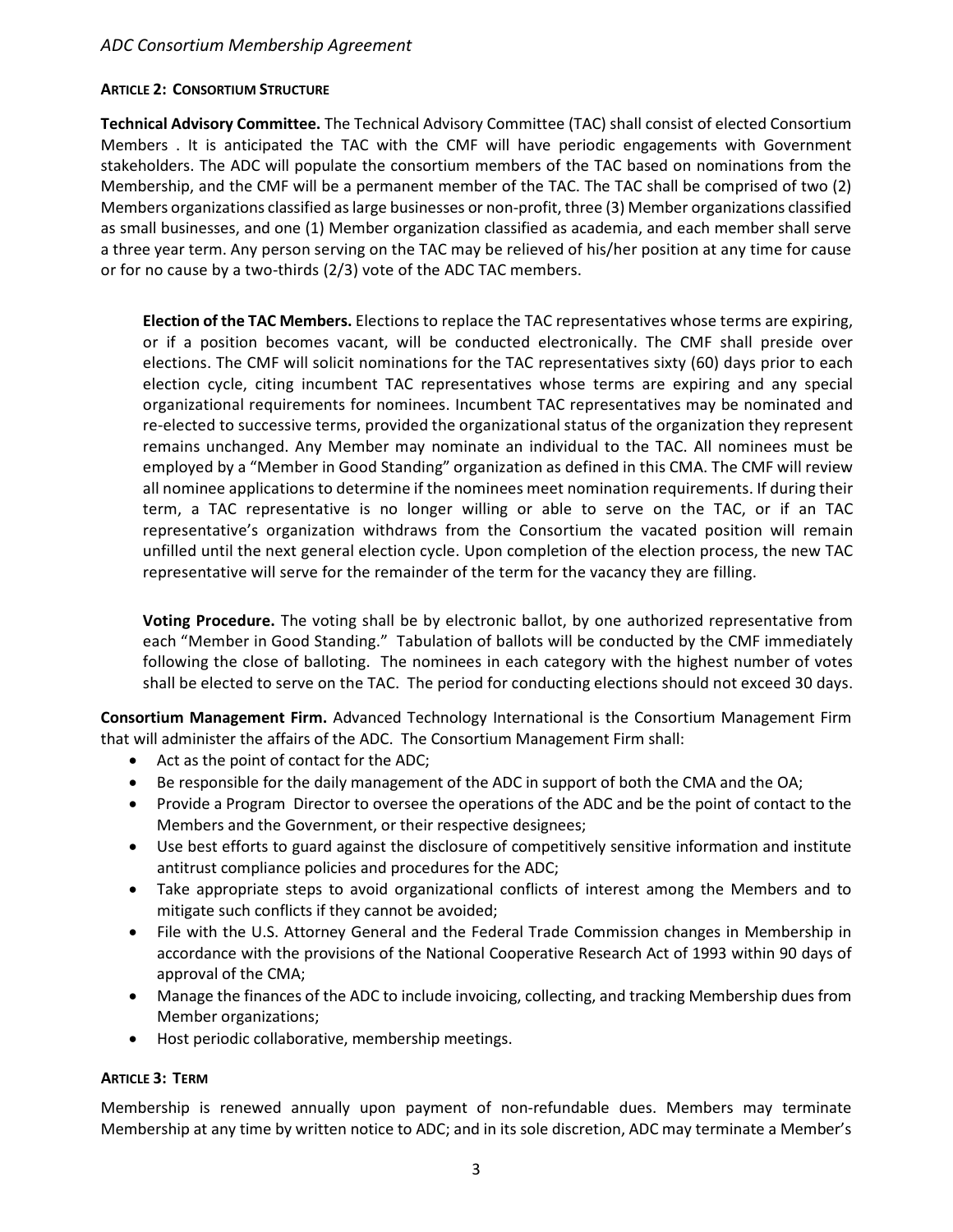# *ADC Consortium Membership Agreement*

participation in the Consortium by written notice to a Member should such Member fail to comply with the Member Obligations set out in this CMA. In the event of the termination, Member's rights and obligations pursuant to any Project Agreements, including but not limited to, continued funding and technology contribution commitments shall continue in accordance with the specific terms of the Project Agreements. Upon dissolution or other termination of the ADC, any residual member dues , after payment in full of all debts, obligations, and necessary final expenses, or after the making of adequate provision thereof, shall be distributed to the U.S. Treasury.

### **ARTICLE 4: INDEPENDENT CONTRACTOR STATUS**

The relationship of the Members established by the CMA is that of independent contractors. Nothing contained in the CMA shall be construed to (i) give any of the Members hereto the power to direct or control the day-to-day activities of another Member hereto, (ii) constitute the Members as partners, joint ventures, co-owners or otherwise as participants in a joint or common undertaking, or (iii) allow any of the Members hereto to create, discharge or assume any obligation on behalf of another Member hereto for any purpose whatsoever. Each Member retains the right to engage independent research and activities that may compete with, or be contrary to, the goals of the ADC.

# **ARTICLE 5: INTELLECTUAL PROPERTY/ PROPRIETARY DATA**

Intellectual Property Rights between Members and the Government will be governed by the terms and conditions of Base Agreement and individual Project Agreements. The Consortium, its Members, and the CMF will not receive any rights to Member's Intellectual Property under this CMA.

Member organizations may be required to provide proprietary data to the CMF in order for the CMF to successfully satisfy its obligations under this agreement and the OA. Accordingly, a Proprietary Information Exchange/Nondisclosure Agreement is incorporated herein as Exhibit A. This agreement will govern the exchange and use of proprietary data between Members and the CMF. This Exhibit is not applicable to individual Consortium Members who decide to share proprietary information with each other unless they expressly agree to use these terms for that purpose.

**IN WITNESS WHEREOF**, the Members have caused the CMA to be executed by the duly authorized representatives on the respective dates entered below.

| Name: | (Member Organization Name) |
|-------|----------------------------|
|-------|----------------------------|

| Bv: | (Member Organization Representative) |
|-----|--------------------------------------|

Signature: \_\_\_\_\_\_\_\_\_\_\_\_\_\_\_\_\_\_\_\_\_\_\_\_\_\_\_\_\_\_\_

| Date: |  |
|-------|--|
|       |  |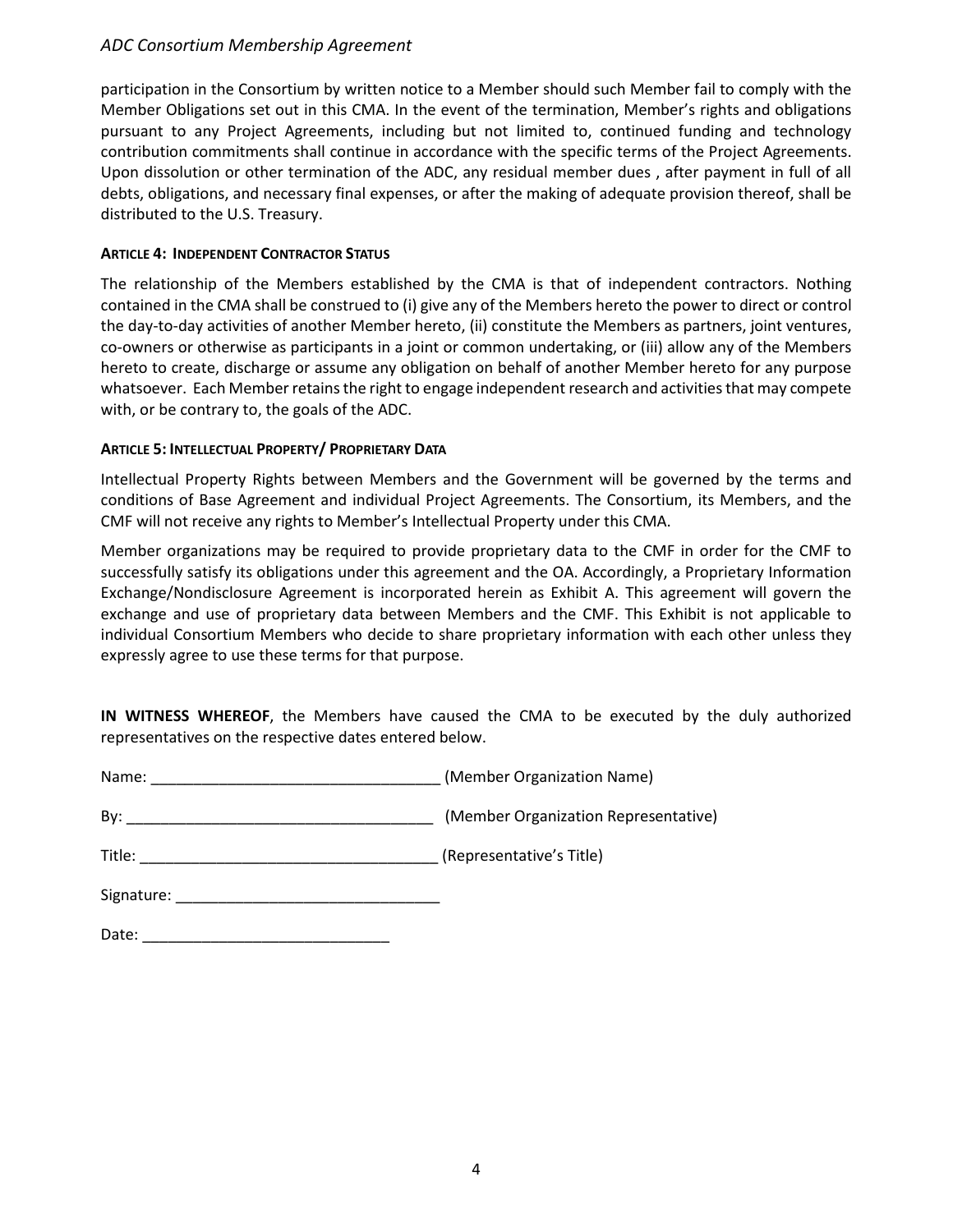# **EXHIBIT A: PROPRIETARY INFORMATION EXCHANGE AND NONDISCLOSURE AGREEMENT**

This Exhibit A is an agreement between the Consortium Management Firm (CMF), and individual Consortium Members for the exchange of proprietary information in order to carry out the duties and obligations contemplated under this CMA and the OA. Membership in the ADC constitutes agreement to be bound by the terms and conditions contained in this Exhibit. This agreement, unless superseded by a separately executed nondisclosure agreement between the parties, is applicable to the CMF and individual Consortium Members in order for the CMF to satisfy its obligations under the CMA and the OA. This Exhibit is not applicable to individual Consortium Members who decide to share proprietary information with each other unless they expressly agree to use these terms for that purpose.

- 1. Proprietary Information is defined as, but not limited to, performance, sales, financial, contractual, and special marketing information (including descriptions, drawings, sample compositions, visual demonstrations, oral discussions and computer software), ideas, technical data, and concepts originated by a disclosing party, not previously disclosed to the general public, not previously available to the Recipient or others without restriction, which the disclosing party desires to protect against unrestricted disclosure or competitive use, and which is furnished pursuant to this agreement.
- 2. To the extent that information related to the Other Arrangement is transmitted by a disclosing party to Recipient during the term of this agreement, it is agreed that, if the disclosing party deems it proprietary, the disclosing party shall set forth such information in writing and identify it by so marking such information with an appropriate legend, marking, stamp, or positive written identification on the face thereof to be proprietary to the disclosing party.
- 3. When disclosed orally, Proprietary Information will be identified as Proprietary Information at the time of the oral disclosure. Within thirty (30) days of disclosure, the disclosing party will confirm the disclosure in writing to the Recipient referencing the date of disclosure and specifically identifying the Proprietary Information disclosed. A disclosing party shall clearly and conspicuously mark as proprietary all Proprietary Information reduced to writing as a result of such oral disclosures.
- 4. When disclosed in the form of magnetic recording or some other machine readable form, Proprietary Information will be identified as Proprietary Information when transmitted. If possible, the container or form of the information will be clearly and conspicuously marked by the disclosing party as proprietary. Within thirty (30) days after disclosure, the disclosing party will confirm the disclosure in writing, referencing the date of disclosure and specifically identifying the Proprietary Information disclosed. Any physical embodiment of such information will be clearly and conspicuously marked as proprietary of the disclosing party.
- 5. Recipient agrees to preserve and protect all Proprietary Information from disclosures to others through the exercise of at least the same level of care it uses to preserve and protect its own Proprietary Information. Proprietary Information shall not be used, copied, or reproduced by the Recipient without the express written consent of the disclosing party. Recipient may disclose such Proprietary Information to the United States Government only in connection with work under an Other Arrangement with a Government Agency and the disclosing party is a participant in the program involved with the Other Arrangement and any such Proprietary Information delivered to the Government is appropriately marked in accordance with the terms of the Other Arrangement which it is delivered.
- 6. Recipient shall not be liable for disclosure or use of any such Proprietary Information if the same:
	- a. is in the public domain, or
	- b. was known to the Recipient at the time of disclosure, or
	- c. is disclosed inadvertently despite the exercise of the same degree of care as Recipient takes to preserve and safeguard its own Proprietary Information, or